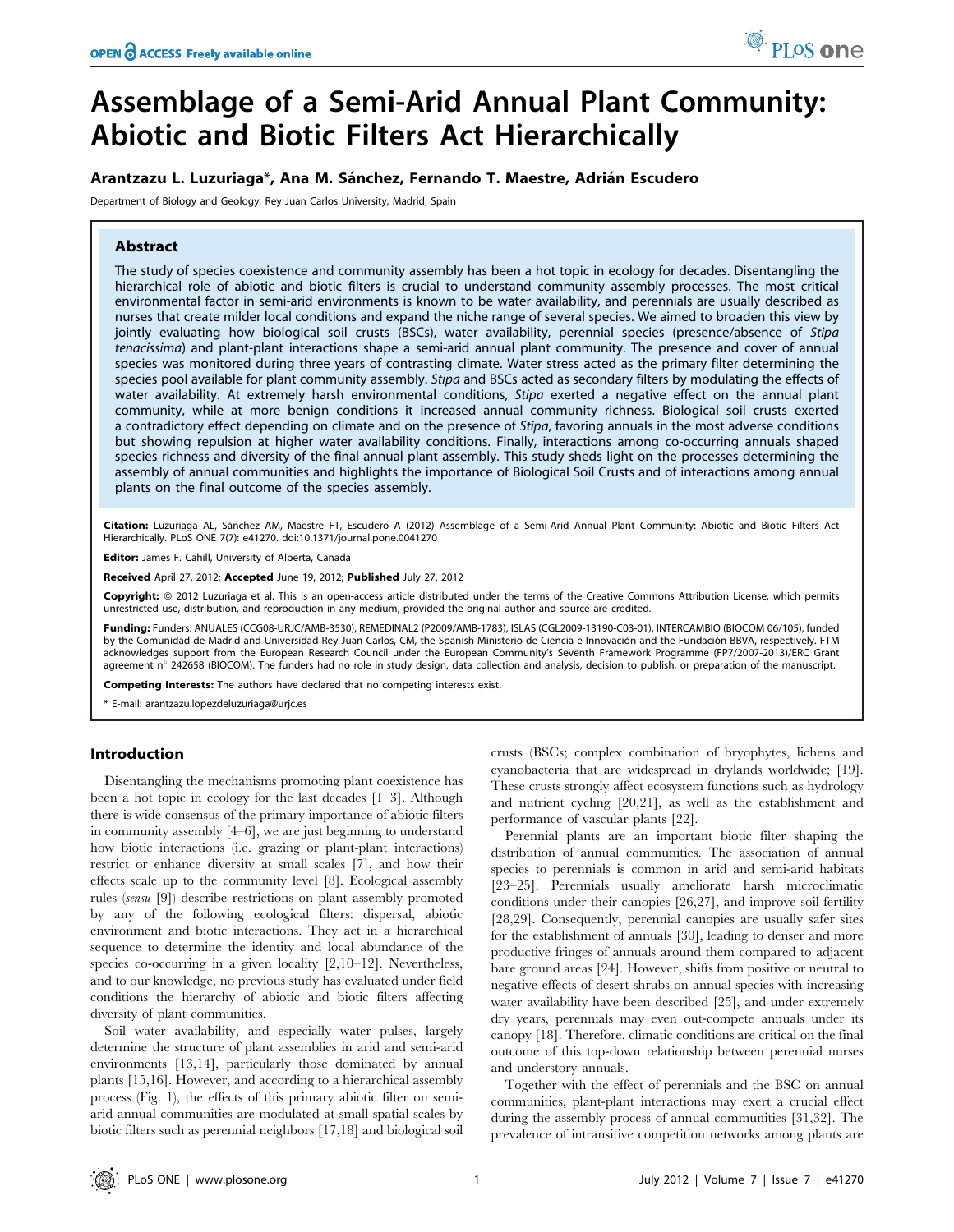

Figure 1. Theoretical framework of our study. It shows the environmental variables acting as abiotic and biotic filters in the studied annual community, and the hypotheses evaluated in this study. The main theoretical framework of our study considers three ecological filters that act in a hierarchical fashion during the species assembly process, the first filter consists on dispersal restrictions that downsizes the species pool from the regional to the local scale [75], subsequently, the available species pool is filtered by the abiotic environment, especially in stressful environmental conditions [60], and finally, the biotic filter that encompasses the intra- and inter-specific interactions mostly act at the plant-to plant spatial scales [76,77] and define the final species assembly. doi:10.1371/journal.pone.0041270.g001

expected to result in more diverse communities; otherwise, if transitive competition networks prevail less diverse communities are expected (see [33,34]). Plant-plant interactions among annuals are likely to be greatly affected by biotic filters such as perennials. Following the Stress Gradient Hypothesis [35], facilitation among annuals should prevail at open areas where environmental conditions may be very stressful, and annual-annual interactions would turn into competition at the milder environmental conditions existing under the canopy of perennial vegetation; however, other authors consider that when resource limitation is high, neighbors may probably compete for the scarce resources [36].

Thus, if we want to understand the processes that determine the assembly of plant communities, it is essential to evaluate the effect of the primary environmental filter (i.e. climate) together with other biotic filters acting at small spatial scales. Biotic and abiotic filters are likely to interact among them, since perennial plants can strongly affect the composition of BSCs (e.g. [37]), and the later can also affect the physiological performance and nutrient status of plants [38]. Furthermore, both perennial plants and BSCs can also affect plant-plant interactions among annuals.

We evaluated the hierarchy of abiotic (climate) and biotic (perennial plants, BSCs and plant-plant interactions) filters affecting richness (species number/plot) and diversity (inverse Simpson) of annual communities in a Mediterranean semiarid gypsum steppe dominated by Stipa tenacissima. Our main objectives were to: 1) address to what extent the climatic abiotic filter (during three consecutive years) determined community assembly processes 2) evaluate how Stipa and BSCs affected the annual plant community assembly in the presence and absence of the abiotic filter (by experimentally vanishing its effect thorough irrigation treatments) 3) Explore the role of fine scale annual to annual interactions on final community configuration.

The studied system is especially suitable to explore community assembly processes coexistence mechanisms for different reasons. First, the presence of a dense and quite evenly distributed soil seed bank guarantees the local presence of almost every annual species at any place [39,40] this means that the dispersal filter is not acting in this system, and consequently, we can attribute the differences in local species assembly to abiotic or biotic filters. Second, the short life-cycle of annuals allows us to cover the whole ontogenetic plant development, avoiding misleading results related to changes in the magnitude and direction of interactions along different lifestages of the co-occurring plants [41,42]. Even more, it is well known that the presence of Stipa usually affects BSC composition and structure [37], and there are also evidences that BSCs affect water use efficiency of *Stipa* tussocks [38]. Finally, in this study we have ruled out the effect of the abiotic filter by experimentally increasing water availability.

#### Methods

All necessary permits were obtained for the described field study. The environmental ministry of the Madrid Autonomous Region issued the permission for the studied location in Aranjuez. Field studies did not involve endangered or protected species.

#### Study Site

The study was conducted at the Aranjuez experimental station, which is located in central Spain  $(40^{\circ}02'N-3^{\circ}37'W; 590 \text{ m.a.s.}l)$ . Climate is semi-arid Mediterranean with mean annual rainfall of  $400 \text{ mm/m}^2 \text{ year}^{-1}$ , and mean annual temperature of 14.5°C. The soil is derived from gypsum outcrops, and is classified as Xeric Haplogypsid [43]. Aboveground vegetation is a semi-arid gypsum steppe mainly dominated by Stipa tenacissima, a tussock-forming grass, scattered in a bare ground and BSC matrix dominated by crustose lichens (e.g. Diploschistes diacapsis, Squamarina lentigera, Fulgensia subbracteata, Toninia sedifolia and Psora decipiens), and by a very rich annual plant community of up to 38 species/0.25  $m<sup>2</sup>$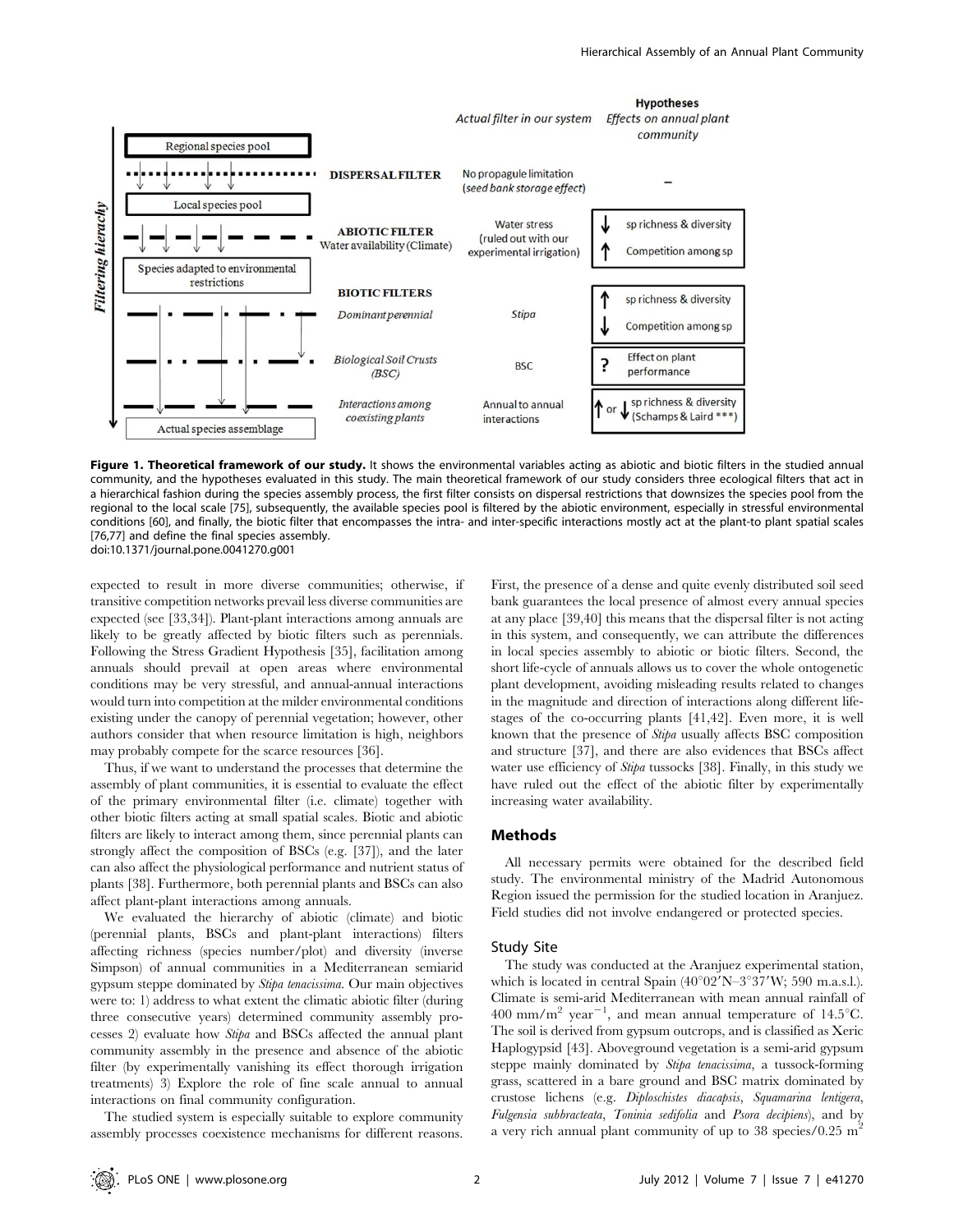(e.g. Chaenorrhinum reyesii, Ctenopsis gypsicola, Campanula fastigiata and Sedum gypsicola).

# Experimental Design and Monitoring

Surveys were completed along the spring seasons of 2008, 2009 and 2010. A weather station was located at the study area in order to monitor temperature and rainfall during this period (Figure S1).

Twenty four  $50\times50$  cm plots were randomly located in the two most common microenvironments present at our study site: 12 plots were located below mature Stipa plants and 12 in open areas devoid of perennial vegetation (located at least 1 m apart from the nearest Stipa tussock). Each plot was divided into 100 cells of  $5\times5$  cm, which were our sampling units (2,400 sampled cells). This grid cell size was chosen to be in concordance with the average size of the annual species studied, which are usually under 5 cm diameter, to be sure that co-occurring species are really interacting. From the 2008th to the 2010th spring seasons, every annual plant species cover was registered at each cell. The cover of every lichen species was also estimated at each cell in 2008.

In 2008 and 2009, half of the plots were irrigated with an amount equivalent to  $28 \text{ l/m}^2$  evenly distributed in seven irrigation events along February and March, when most annual plants develop from the seedling stage and reach reproductive maturity. To minimize potential edge effects, a buffer of 20 cm around each plot was irrigated as well. Our irrigation treatment supposed a meaningful increase (more than the 50%) comparing with the natural rainfall recorded in the last 30 years for the same time lapse. With this treatment we aimed to remove potential constrains to the germination and development of annuals imposed by lack of water (abiotic filter). The 2010 spring was extremely rainy, 2.4 times rainier than the last 30 years for the same time lapse, so we did not conduct our irrigation treatment.

#### Diversity Indices

We calculated the inverse Simpson index to estimate the diversity of annuals and of the BSCs at each plot for the three sampling years [44]:

Inverse Simpson =  $1/(\sum P_i^2)$ .

This index has also been called the ''effective number of species'' [45], and it represents the number of species that a community would have if the species were equally distributed. Diversity indices of annuals and lichens at the plot level were independently calculated with PRIMER v.6.1.11 software.

#### Spatial Patterns of Annuals and Biological Soil Crusts

In order to evaluate the spatial distribution of the annual and BSC communities in each plot we used the Spatial Analysis by Distance Indices approach (SADIE) [46,47], which has successfully been used to characterize the spatial pattern of BSCs and vegetation in Stipa steppes [48,49]. This approach allows hypothesis testing for the presence of a spatial pattern in the form of clustering into patches and into gaps of a given variable. The index of aggregation  $(I_a)$  measures the overall aggregation in each plot, the larger the Ia, the more spatially aggregated is the observed variable [50]. Aggregation indices close to unity mean that the spatial distribution is nearly random. Significance is obtained by means of a randomization procedure that consists in the permutation of the values among all sample units. We calculated Ia separately for richness and total cover data for each plant matrix (72 matrices = 24 plots  $\times$  3 years), and richness and cover for lichen matrices (24 matrices). Cover values were transformed into

10 categories in order to fit to the statistical requirements needed to apply the analyses [46,50].

Two particular data sets may be spatially positively associated (coincidence of patches and gaps of both data sets), negatively associated (opposite cluster types) or occur at random with respect to one another [50]. Local spatial association between annual plants and lichens in terms of species richness and cover of each biotic component was measured using the association index  $(\chi_i)$ provided by SADIE [51]. This index is based on the similarity between the clustering indices of both communities (lichens and annuals); positive values of this index arise from coincidence of patches or gaps in both data sets, and negative values from opposite cluster types. Values of  $\chi$ <sub>i</sub> vary between -1 (variables spatially dissociated) and +1 (variables spatially associated). Significance of  $\chi$ <sub>i</sub> was tested by randomizations and lately corrected with the Dutilleuls method [52] in order to account for spatial autocorrelation [51]. Associations are significant when  $p<0.025$  and dissociations are significant when  $p>0.975$ . Values of  $\chi$ <sub>i</sub> were calculated for each combination of lichen and annual species richness and cover.

# Null Model Approach to Test Community Level Interactions

To estimate the outcome of biotic interactions among annuals at the community level, we carried out null model analyses of cooccurrence patterns [53]. Null-model analyses consist in comparing observed co-occurrences between sampled communities and simulated stochastic communities. This approach has been used to evaluate the importance of competitive and facilitative interactions in shaping plant and lichen assemblies [54–56]. We acknowledge that species co-occurrence can be affected by processes other than biotic interactions, such as habitat selection and limited dispersal [1]. However, we believe that these aspects can only marginally affect co-occurrence in the studied communities because the characteristics of our sampling design (which minimized the amount of non-suitable habitat sampled), and the dispersal characteristics of the species studied (which make them quite unlikely to be dispersal-limited). We used the C-score index [57] to quantify the pattern of co-occurrence of plant species. This index has been proven to be less sensitive to the presence of noise in the data, and has good statistical properties [53]. The C-score is calculated for each pair of species as  $(R_i-S)(R_i-S)$ , where  $R_i$  and  $R_i$ are the number of total occurrences for species i and j, and S is the number of squares in which both species occur; this score is then averaged over all possible pairs of species in the matrix [57]. The larger the C-score value of a given matrix, the lower the species cooccurrence in that matrix. In a competitively structured community, the C-score is expected to be significantly larger than expected by chance.

A total of 72 presence-absence matrices (24 plots  $\times$  3 years), were built. We analyzed them using a fixed-equiprobable null model. This null model treats the row sums (species) as fixed and the columns (sites) as equiprobable. This means that the simulated communities were randomly created by re-shuffling species occurrences among all samples, always maintaining the species number fixed, being the total presence of each species the same in all the null models generated. This restriction keeps species specific abundance and rarity in the null models similar to the original. Maintaining sites as equiprobable in this null model assumes, as well, that all the sites are equally suitable for all species, and its use has been recommended when dealing with standardized surveys conducted in homogeneous habitats [53]. We used 50,000 swaps to generate the null distribution in order to overcome high type I error rates reported for large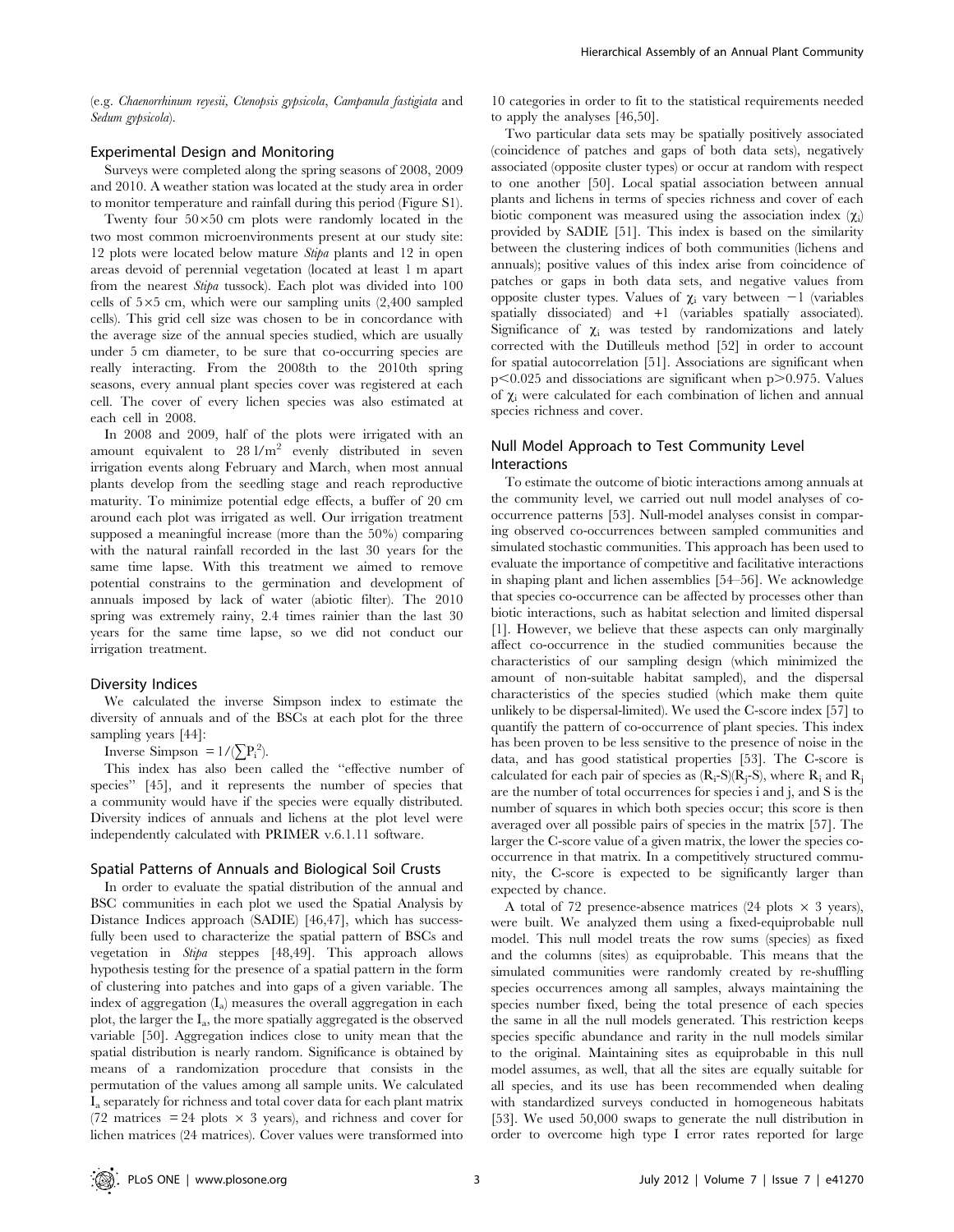matrices [58]. In 2008, two non-irrigated plots in the Stipa treatment showed less than two species, so null models could not be run on neither of these two plots. We used Ecosim 7.72 software to perform these analyses.

In order to compare the C-score indices of the 72 plots, we calculated the Standardized Effect Size (SES) of each matrix by standardizing the difference between the observed and the simulated models: SES =  $(I_{obs} - I_{sim})/\sigma_{sim}$ . The SES measures in terms of standard deviation units the departure of an observed index beyond or below the average index of the simulated matrices [59]. To test if these indices were significantly different from zero, students t-tests were performed for each irrigation treatment and microenvironment.

#### Statistical Analyses

Repeated measures generalized linear models. We performed repeated measures Generalized Linear Models (rm-GLM) to model six attributes of the annual plant community: richness, Inverse Simpson index, total cover,  $I_a$  carried out with richness data, Ia carried out with cover data and the SES of the Cscore (hereafter Cscore-SES). Note that for all these variables we have a unique value for each plot and year. We built a fully factorial model for each variable, with year as the repeated measures factor, and microenvironment and irrigation as fixed factors. To evaluate the effect of BSCs on annual community properties we used two variables summarizing the diversity and spatial structure of the lichen community: the lichen Inverse Simpson index and the lichen cover aggregation index. We checked all these variables to avoid multicollinearity problems. The error distribution and link function that better fitted our data were used for each rm-GLM (Table 1).

The values of  $\chi$ <sub>i</sub> evaluating the degree of association between the spatial patterns of richness and cover of both BSCs and annuals (four pair wise association indices) were also modeled by means of rm-GLM by considering microenvironment and irrigation as fixed factors.

Hierarchical Assembly of an Annual Plant Community

# Results

The autumn-spring period previous to the 2008 sampling was extremely dry; the total autumn precipitation was  $79 \text{ mm/m}^2$ , from which 56 mm/m<sup>2</sup> fell in a single day. Winter and early spring were even drier, with only  $38.5$  mm/m<sup>2</sup> (hereafter called ''the dry year''). On the contrary, the autumn previous to the 2009 sampling was significantly wetter  $(160.6 \text{ mm/m}^2)$  and followed by a dry winter  $(77.5 \text{ mm/m}^2)$ ; hereafter called "wetdry year''). In 2010, the opposite rainfall distribution happened, with a relatively dry autumn followed by a very wet winter (40.3 mm/m<sup>2</sup> and 343.6 mm/m<sup>2</sup>, respectively, hereafter called "dry-wet year").

#### Diversity and Spatial Pattern of the Annual Community

We found 71 annual species in our plots during the three years of our study (Table S1). Inter-annual variability was the greatest source of variation in this ephemeral community (Table 1; Fig. 2). Plant species richness varied from 33 species in the driest year (2008) to 64 species in the wet-dry year (2009). Irrigation significantly increased richness and diversity, but had no significant effects on total plant cover or spatial pattern. Stipa tussocks increased the cover of annuals, and a microenvironment  $\times$  vear interaction was observed when evaluating species richness and diversity data; in the dry year, richness and diversity were significantly reduced adjacent to Stipa tussocks, while in the wetdry year the opposite pattern was found (Figs. 2a and 2b). Plant species were aggregated in our study system in the three study years (Fig. 2d), but the degree of aggregation varied depending on

Table 1. Summary of repeated-measures Generalized Linear Models conducted with six features of the annual plant communities studied.

| Distr.<br>Link         | <b>Richness</b><br>N<br>Id. | <b>Inverse Simpson</b><br>N<br>Log. | Cover<br>N<br>Id. | $Ia$ richness<br>$\mathbf N$<br>Log | $I_a$ cover<br>N<br>Log | Cscore-SES<br>N<br>Id. |           |          |           |           |           |      |            |
|------------------------|-----------------------------|-------------------------------------|-------------------|-------------------------------------|-------------------------|------------------------|-----------|----------|-----------|-----------|-----------|------|------------|
|                        |                             |                                     |                   |                                     |                         |                        | Intercept | 1.9      | 3.6       | 6.8       | 8.5       | 6.4  | 1.8        |
|                        |                             |                                     |                   |                                     |                         |                        | Year      | 654.3*** | $19.8***$ | $16.6***$ | $15.4***$ | 1.03 | $115.3***$ |
| <b>Microenv</b>        | 0.1                         | 0.9                                 | $5.5*$            | 0.5                                 | 1.2                     | 0.05                   |           |          |           |           |           |      |            |
| <b>Irrigation</b>      | $4.5*$                      | $8.3**$                             | 0.15              | 1.5                                 | 1.7                     | $6.0*$                 |           |          |           |           |           |      |            |
| Year*Micr              | $20.3***$                   | $16.7***$                           | 1.6               | 2.5                                 | 1.3                     | $9.6***$               |           |          |           |           |           |      |            |
| Year*Irri              | 2.2                         | 3.5                                 | 3.6               | $9.5***$                            | 0.6                     | 3.1                    |           |          |           |           |           |      |            |
| Micr*Irri              | 2.1                         | 3.4                                 | 1.5               | 0.1                                 | 0.01                    | $6.2*$                 |           |          |           |           |           |      |            |
| Year*Micr*Irri         | 5.1                         | 0.1                                 | 2.7               | 4.1                                 | 0.4                     | 0.5                    |           |          |           |           |           |      |            |
| Lichen community       |                             |                                     |                   |                                     |                         |                        |           |          |           |           |           |      |            |
| Cover aggr. index      | 0.2                         | 0.1                                 | $5.4*$            | $12.6***$                           | 3.0                     | 0.02                   |           |          |           |           |           |      |            |
| Coef $\pm$ S.E.        | $-0.7 \pm 1.5$ .            | $0.04 \pm 0.12$                     | $-1.6 \pm 0.7$    | $0.15 \pm 0.04$                     | $0.1 \pm 0.06$          | $0.03 \pm 0.2$         |           |          |           |           |           |      |            |
| <b>Inverse Simpson</b> | 0.3                         | 3.1                                 | $5.1*$            | 2.1                                 | 2.7                     | 3.3                    |           |          |           |           |           |      |            |
| Coef $\pm$ S.E.        | $0.4 + 0.7$                 | $0.09 \pm 0.05$                     | $0.8{\pm}0.3$     | $-0.03 \pm 0.02$                    | $-0.05 \pm 0.03$        | $3.4 \pm 2.2$          |           |          |           |           |           |      |            |

Error distributions (Distr) and link functions (Link) assumed in the GLM are shown. Walds Chi-square and significance levels are indicated. Cscore-SES: Standardized Effect Size of the C-Score values, N: Normal, Id.: identity link function, Log: Logarithmic link function,  $I_a =$  index of aggregation, Coef: coefficient, and S.E.: Standard Error.  $*0.01 < p < 0.05;$ 

 $*$ \*0.001 $<$ p $<$ 0.01;

 $**p<0.001$ .

doi:10.1371/journal.pone.0041270.t001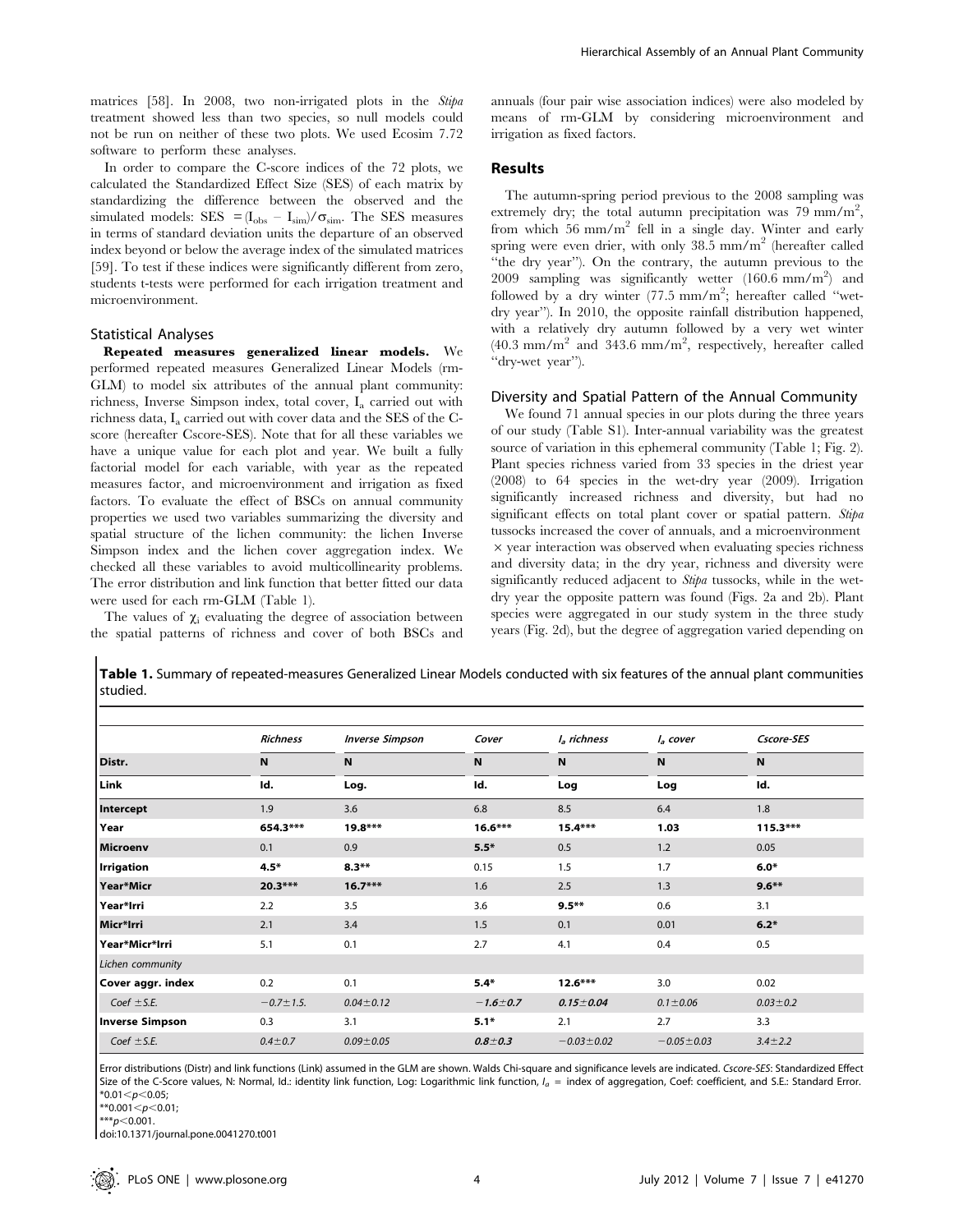

Figure 2. Effect of the experimental treatments on the annual plant community attributes. Mean values of species richness (a) the inverse Simpson diversity index (b), plant cover (c), species aggregation index (d), and the SES of the C score (e) of the annual community along the three study years and in the four experimental scenarios. Vertical bars represent standard errors. Horizontal dashed lines in **d** represent the threshold below which aggregation is not different from random; in  $e$  T-test was performed with the Cscore-SES values of each treatment (n = 6) in order to test significant differences from cero. +: SES values of two individual plots (see methods). \*\*\*: p<0.001; \*\*: p<0.01; \*: p<0.05; ns: not significant. doi:10.1371/journal.pone.0041270.g002

the year and irrigation treatment; in the wet-dry year, irrigated plots showed less aggregation than control plots, while in the drywet year (2010), the highest aggregation occurred adjacent to irrigated Stipa plants.

#### Plant-plant Interactions Among Annuals

Overall, species interactions among annuals were mainly competitive, and they were primarily determined by the year and irrigation treatments and, to a lesser extent, by their interaction with microenvironment (Table 1; Fig. 2e). The most intense competitive interactions among co-occurring annuals were found in the driest year, with irrigation and the presence of Stipa slightly increasing species interference. In the wet-dry year, the SES values were not significant but in the dry-wet year, species interference was reduced in the irrigated plots adjacent to Stipa, comparing with irrigated open areas. A significant negative correlation between the C score-SES and species richness was also observed (Rho =  $-0.75$ ; p $< 0.001$ ; n = 65).

# Biological Soil Crust Effects on the Annual Community Assembly

The diversity and the  $I_a$  of BSCs affected the total cover and the  $I_a$  of species richness of the annual community (Table 1). No significant effects of BSCs on plant richness, diversity or on plantplant interactions were detected (Table 1). Increases in the aggregation of BSCs led to reductions and increases in the cover and Ia of richness of annuals, respectively. In addition, BSC diversity exerted a positive effect on plant cover. Association indices between lichen and plant communities (Table 2; Fig. 3) showed that, in the driest year, a spatial association between the cover of BSCs and annuals occurred adjacent to Stipa, whereas that in the wetter years spatial dissociation between lichen and plant communities prevailed, especially under Stipa canopies.

#### Discussion

Our results support the theoretical framework proposed in this study to explain assembly process of annual plant communities in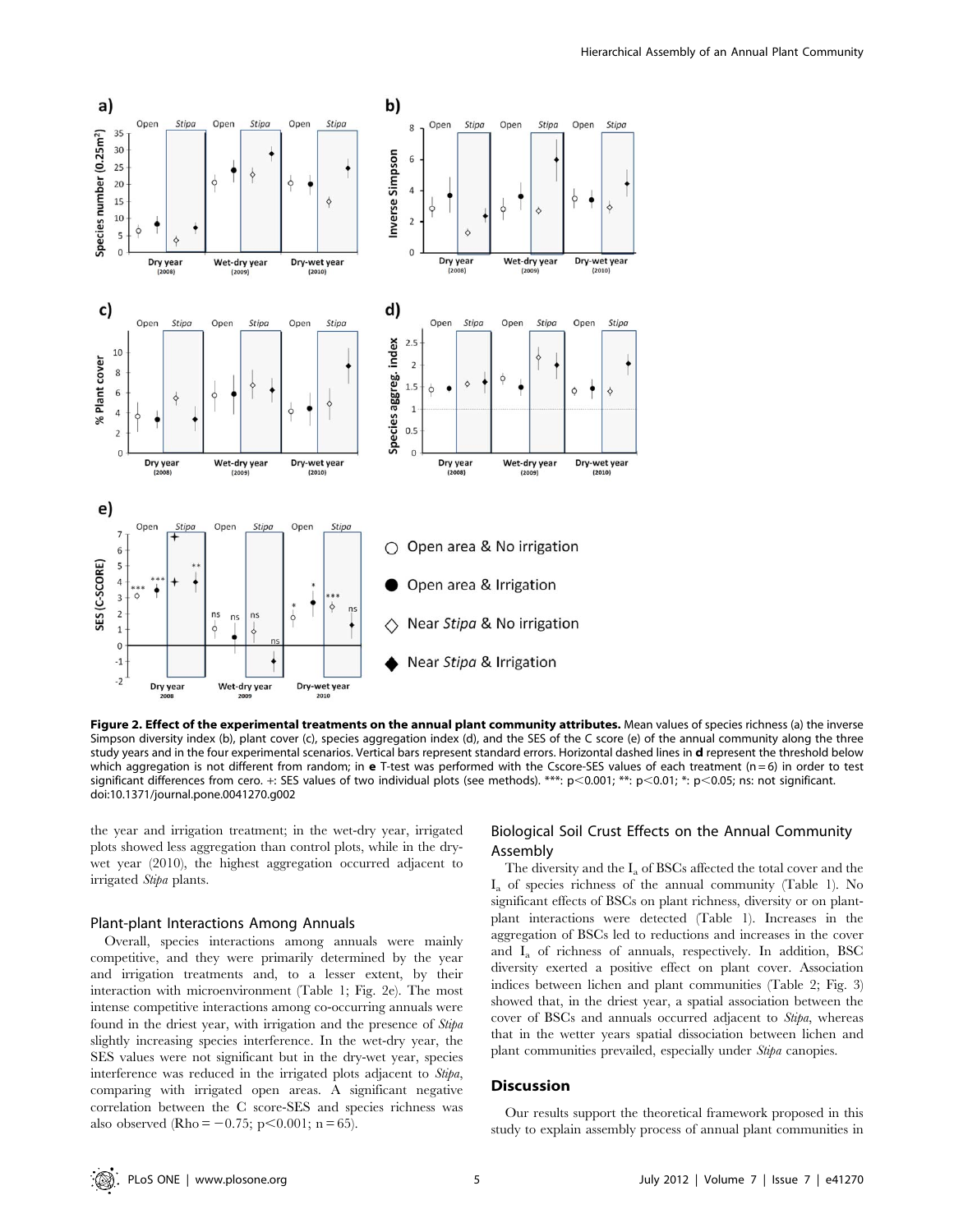Table 2. Generalized Linear Models with the association indices (X-index) of lichen and plant richness and covers in the three sampling years.

|                         | <b>Association index (X-index)</b> |                    |                       |                    |  |  |  |
|-------------------------|------------------------------------|--------------------|-----------------------|--------------------|--|--|--|
|                         | <b>Lichen richness</b>             |                    | Lichen cover          |                    |  |  |  |
|                         | <b>Plant richness</b>              | <b>Plant cover</b> | <b>Plant richness</b> | <b>Plant cover</b> |  |  |  |
| Intercept               | 1.7                                | 12.5               | 2.6                   | 10.9               |  |  |  |
| Year                    | 4.2                                | $30.3***$          | $21.2***$             | $39.4***$          |  |  |  |
| <b>Microenvironment</b> | 0.001                              | 1.0                | 0.001                 | 1.1                |  |  |  |
| Irrigation              | 0.01                               | 0.02               | 1.4                   | 0.01               |  |  |  |
| Year*Microenv           | $10.6***$                          | $38.8***$          | 28.9***               | $31.3***$          |  |  |  |
| Year*Irrigation         | 1.9                                | $8.1*$             | $12.2***$             | 5.5                |  |  |  |
| Microenv*Irrigation     | 0.2                                | 0.9                | 3.6                   | 1.3                |  |  |  |
| Year*Microenv*Irrig     | 0.3                                | $7.4*$             | 0.3                   | 3.8                |  |  |  |

GLMs were performed assuming normal distributions of errors and with the identity link function. Walds Chi-square and significance levels are indicated.  $*0.01 < n < 0.05$ ;

\*\*0.001 $\leq p \leq 0.01;$ 

 $***p<0.001$ . doi:10.1371/journal.pone.0041270.t002

semi-arid systems (Fig. 1). As expected, climate was the primary abiotic filter shaping annual plant communities [15,16], and under the harsh environmental restrictions imposed by drought, the assembly of annuals was shaped to a great extent by Stipa and by BSCs. In this sense, we agree with other recent studies that found that when stressful abiotic filters restrict the species pool ready to conform local communities, niche assembled communities prevailed [60,61].

Stipa tussocks ameliorated environmental conditions for annuals, inducing higher plant productivity (in terms of cover). Contrarily to our expectations, Stipa did not have positive effects on richness and diversity. These results do not agree with the findings of other studies where nurse plants increased richness by broadening species ecologically suitable microhabitats and promoting microhabitat segregation among them [62]. This study suggests that Stipa plants largely determined assembly of the annual plant community, even in the absence of the abiotic filter in irrigation treatments. This implies that the microenvironmental conditions created by Stipa (e.g. reduction of radiation, enhancement of soil moisture, increased soil fertility) [27,63] exerted a filtering effect on the local annual plant community independently of climate. Thus, although the number of species in the metacommunity was really high (70 annuals) and in spite of the lack of propagule limitation in our system (because seed bank dynamics guarantee seed availability everywhere, see [40]), differences in local species assembly between both microenvironments are the result of the action of subsequent hierarchical filters.

Although the widely established idea that perennials act as nurses and are the main drivers of facilitative interactions in arid ecosystems, our findings showed a different scenario. The effect of



Figure 3. Effect of the experimental treatments on the relationship between the annual plant and the BSC. Mean values of the association index ( $\chi_{i}$ ) between lichen cover and plant cover along the three study years and in the four experimental scenarios. Data represent means  $±$  standard errors. n = 72. doi:10.1371/journal.pone.0041270.g003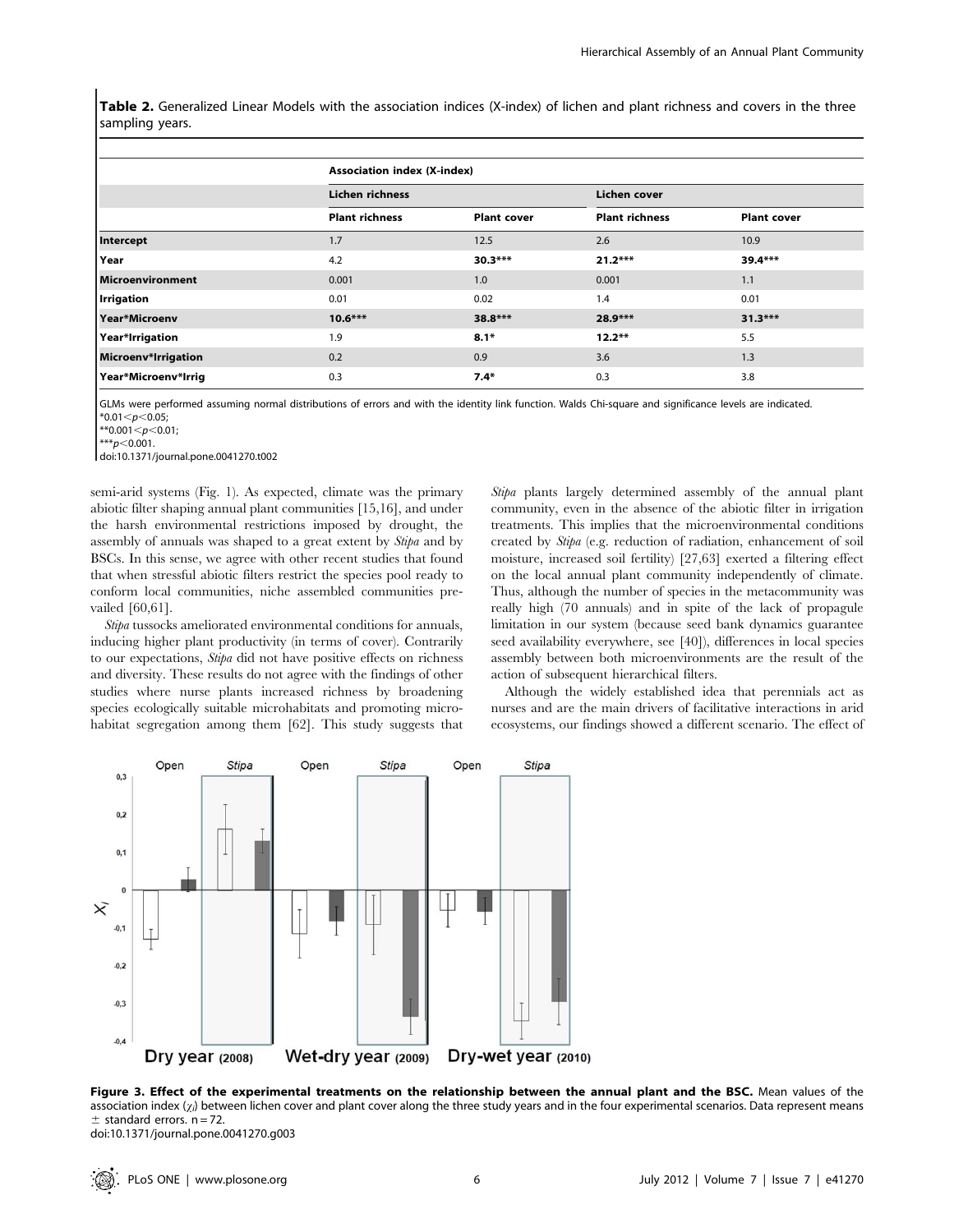Stipa on local annual communities largely shifted depending on water conditions. In the driest year, we did not observe any facilitation effect of Stipa on the annual community; indeed a reduction in species richness and diversity was observed close to tussocks, suggesting negative interaction between Stipa and annual species. Our study also supports the findings of Holmgren and Scheffer [64], who argued that facilitative interactions with perennials should prevail under intermediate stress conditions, and that at extremely harsh environments nurse plants may be unable to mitigate stressful conditions for their neighbors [7,65]. Negative effects of Stipa on annual plant assemblies have been reported in other studies in semi-arid systems, and it has been related to the belowground depletion of water availability in the zone of influence of *Stipa* [18]. When water stress conditions were alleviated (in the wetter years 2009 and 2010, and in the irrigation treatments), Stipa exerted a net facilitative effect on the annual plant community that increased species richness and diversity. Our results suggest that water stress acted as an environmental filter restricting the species pool available to establish. Consequently, when water shortage was alleviated (naturally or experimentally), more species from the species pool were ready to conform the local community assembly. The larger the species pool available, the more species may find their realized niche under the milder microenvironmental conditions close to Stipa. This would result in a facilitation effect of Stipa plants on the annual community at medium environmental severity levels [64].

Over-imposed on the filtering effect of perennials, our findings suggest that plant-plant interactions among annuals are key drivers of local community assembly in low productivity stressful environments [66]. In the dry year, species assemblies were mainly shaped by intense competitive interactions among annuals (see also [67]), while in more benign conditions species seemed to be randomly assembled. We did not observe facilitation among annual plant species in any of the scenarios analyzed in our study. These results contradict the hypothesis that in stressful environments positive interactions prevail and competition plays a minor role in plant performance [35,68]. Instead, we provide experimental support for the hypothesis suggesting that shifts from competition to facilitation with increasing stress are less likely if belowground competition for a limited resource is expected, such as in semiarid environments [7,36,69]. Intense interference among annuals in semiarid environments may also occur due to high resource limitation [10,70].

We also found that Stipa affected the competitive outcome of their understory annual plants comparing to open areas. This effect was strictly linked to yearly climatic conditions reinforcing again the prevalence of hierarchically acting filters in stressful environments. In the driest year, Stipa most likely emphasized resource restriction for annuals leading to higher competitive interactions among them, especially in not irrigated plots. Our results suggest that plant-plant interactions should be also considered during species assembly in a hierarchical filtering context if we want to scale up the role of plant-plant interactions to the community level [8]; thus, interactions with perennials, which are the norm in these systems, are concurrent with interactions at a smaller spatial scale to conform the assembly of annual communities. Facilitative interactions at the first level (perennials to annuals) are not necessarily followed by positive interactions at the lower level (annual to annual interactions).

We detected that the increase in competition intensity among annuals was closely related to a decrease in annual species richness at the plot level ( $Rho = -0.75$ ; p $< 0.001$ ). This suggests that a small number of annual species was able to out-compete the others and consequently, when competition among annuals was more intense, species richness locally decayed. This implies that the annual plant species in our system were probably hierarchically structured in terms of competition intensity [34,71].

The effect of BSCs on the annual assembly was also very significant, but of less intensity than that of Stipa. Although BSCs did not affect plant species richness or diversity, it significantly determined annual plant cover and species composition (data not shown). Specifically, the most conspicuous lichens (Diploschistes, Fulgensia and Squamarina) were the main responsible for this effect. The mechanisms underlying this outcome are still not well-known. Two possible mechanisms acting isolated or jointly have recently been experimentally demonstrated [22]. First, the lichen community exhibit high chemical complexity, so there could be a large amount of allelopathic compounds not only for lichens but probably also for annuals [72]; secondly, differences in morphology may strongly influence the redistribution of water resources, which could lead to facilitate annual species germination and establishment. For example, an unbroken lichen crust such as Diploschistes is likely to shed water like a patch of exposed bedrock [73], whereas the hydrological behavior of species like *Cladonia* or Squamarina could generate a very favorable environment for early life stages of annuals [7]. These features suggest beneficial or detrimental effects on annual plants that could be species-specific [22].

Furthermore, the modulating effect of both Stipa and BSCs shifted from year to year. In general terms, we found that BSC and annual covers tended to be dissociated close to Stipa, but in the driest year this relationship shifted dramatically, and we observed positive associations of BSC and annual plant cover adjacent to Stipa. This may indicate that, in dry years, at the most stressful drought conditions, close to Stipa plants [74], lichens may favor annual species establishment, probably due to water soil moisture lasting for longer in the soil below BSCs [20]. This effect may shift into dissociation between both components, most likely due to competition for living space during more beneficial environmental conditions in wetter years.

#### Conclusions

Our findings indicate that our theoretical framework, in which a set of abiotic and biotic filters act in a hierarchical way, can shed light on the assembly process of annual communities in semiarid environments and on plant coexistence patterns in general. Thus, climate constitutes the main filter determining the assembly of annual communities; water availability acted as the primary environmental filter and most likely determined the available species pool. This primary filter is modulated by the interaction with local biotic filters, such as the effect of perennials and BSCs and their interactions which shifted depending on water availability. At harsh conditions, Stipa exerted a negative effect on the annual plant community, but as environment became milder the effect of Stipa increased the realized niche of several species, resulting in richer and more diverse annual communities. The lichen community exerted a contradictory effect depending on climate (i.e. water availability) and the presence of Stipa, favoring the presence of annuals in the most adverse conditions but showing repulsion patterns at higher water availability conditions. Finally, interactions among co-occurring annuals shaped species richness and diversity of the final annual plant assembly. This study sheds light on BSCs as important determinants of semi-arid annual communities, and on the processes determining the assembly of these communities.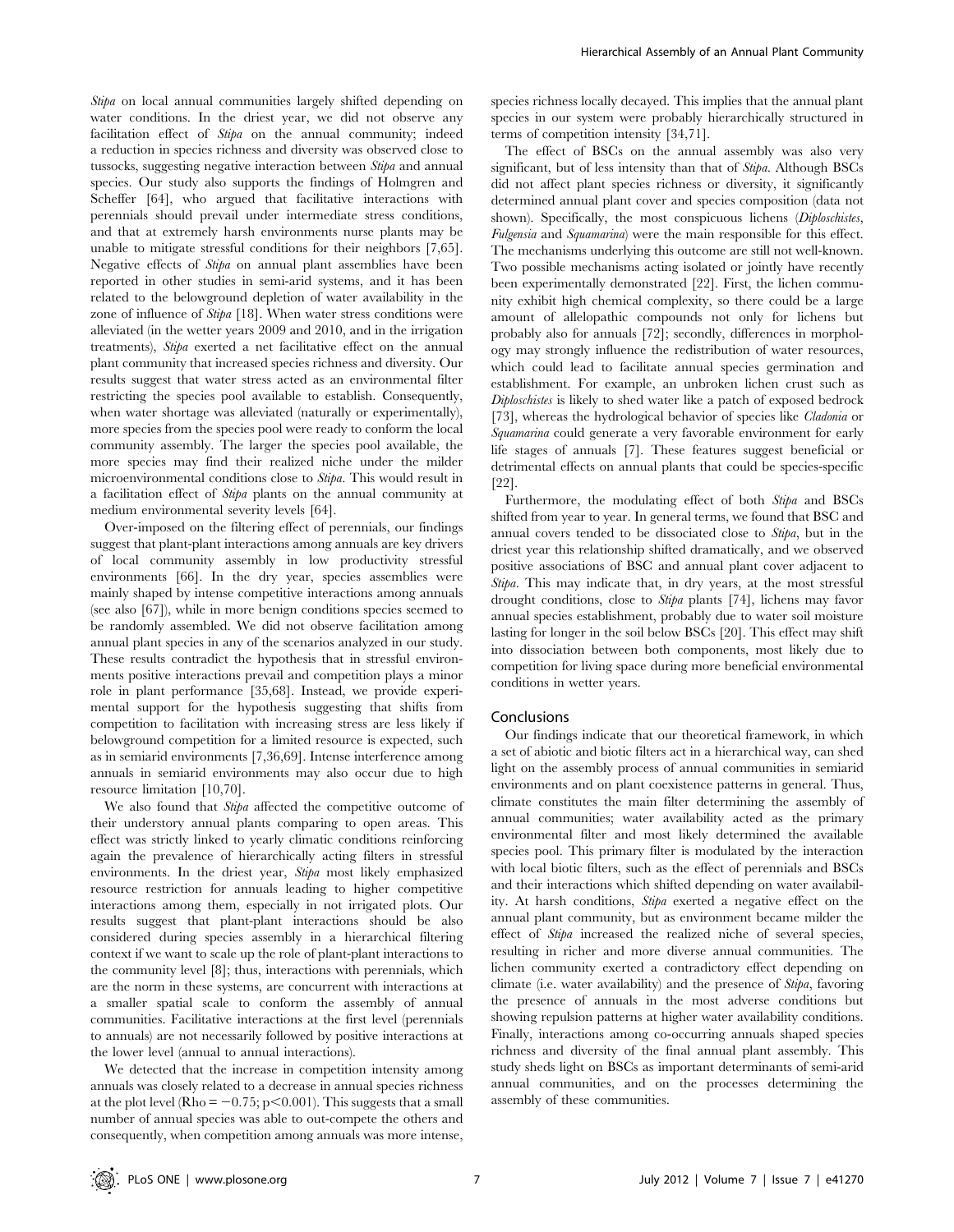Figure S1 Daily precipitation and maximum temperatures during autumn and winter in the three sampling years. Data registered in a meteorological station placed in the study area (Aranjuez, Madrid, Spain). a) 2008 sampling year was very dry, the first rain event happened late (October the 3rd 2007) and it was torrential (nearly  $60 \text{ mm/m}^2$ ). **b**) 2009 showed a very rainy autumn and a dry winter. c) 2010 was characterized by a very dry autumn followed by an extremely rainy winter. Horizontal dotted lines represent the irrigation period (seven irrigation events/year). Black arrows indicate the beginning of the annual plant community sampling. (TIF)

Table S1 List of the plant and lichen species occurring in our study area. Abbr.: abbreviation, LC: Life cycle: Gypso:

#### References

- 1. Gotelli NJ, Graves GR (1996) Null models in Ecology. Washington DC: Smithsonian Institution Press.
- 2. Callaway RM (2007) Positive interactions and interdependence in plant communities. Dordrecht: Springer press.
- 3. Götzenberger L, de Bello F, Bråthen KA, Davison J, Dubuis A, et al. (2011) Ecological assembly rules in plant communities–approaches, patterns and prospects. Biol Rev Cambridge Phil Soc 87: 111–127.
- 4. Keddy PA (1992) Assembly and response rules: two goals for predictive community ecology. J Veg Sci 3: 157–164.
- 5. Weiher E, Keddy PA (1995) The assembly of experimental wetland plant communities. Oikos 73: 325–335.
- 6. Cornwell WK, Ackerly DD (2009) Community Assembly and Shifts in Plant Trait Distributions across an Environmental Gradient in Coastal California. Ecol Monogr 79: 109–126.
- 7. Michalet R, Brooker RW, Cavieres LA, Kikvidze Z, Lortie CJ, et al. (2006) Do biotic interactions shape both sides of the humped-back model of species richness in plant communities? Ecol lett 9: 767–773.
- 8. Soliveres S, Eldridge DJ, Maestre FT, Bowker MA, Tighe M, et al. (2011) Microhabitat amelioration and reduced competition among understorey plants as drivers of facilitation across environmental gradients: Towards a unifying framework. Perspect Plant Ecol Evol Syst 13: 247–258.
- 9. Wilson JB (1999) Assembly rules in plant communities. In: Weiher E, Keddy P (eds.) Ecological assembly rules: perspectives, advances, retreats, 130–164. Cambridge: Cambridge University Press. UK.
- 10. Tilman D (1988) Plant strategies and the dynamics and structure of plant communities. Princeton NJ: Princeton University Press.
- 11. Ulrich W, Gotelli NJ (2010) Null model analysis of species associations using abundance data. Ecology 91: 3384–3397.
- 12. Stokes CJ, Archer SR (2010) Niche differentiation and neutral theory: an integrated perspective on shrub assemblages in a parkland savanna. Ecology 91: 1152–1162.
- 13. Chesson P, Gebauer RLE, Schwinning S, Huntly N, Wiegand K, et al. (2004) Resource pulses, species interactions, and diversity maintenance in arid and semi-arid environments. Oecologia 141: 236–253.
- 14. Miranda JD, Armas C, Padilla FM, Pugnaire FI (2011) Climatic change and rainfall patterns: Effects on semi-arid plant communities of the Iberian Southeast. J Arid Environ 75: 1302–1309.
- 15. Pake CE, Venable DL (1995) Is coexistence of Sonoran desert annuals mediated by temporal variability reproductive success? Ecology 76: 246–261.
- 16. Rivas-Arancibia SP, Montaña C, Velasco Hernández JX, Zavala-Hurtado JA (2006) Germination responses of annual plants to substrate type, rainfall, and temperature in a semi-arid inter-tropical region in Mexico. J Arid Environ 67: 416–427.
- 17. Facelli JM, Temby AM (2002) Multiple effects of shrubs on annual plant communities in arid lands of South Australia. Austral Ecol 27: 422–432.
- 18. Armas C, Pugnaire FI (2011) Belowground zone of influence in a tussock grass species. Acta Oecol 37: 284–289.
- 19. Belnap J, Lange OL (2003) Biological soil crusts: structure function ad management. Berlin: Springer-Verlag press.
- 20. Castillo-Monroy AP, Maestre FT, Delgado-Baquerizo M, Gallardo A (2010) Biological soil crusts modulate nitrogen availability in semi-arid ecosystems: insights from a Mediterranean grassland. Plant Soil 333: 21–34.
- 21. Eldridge D, James JV, James AI (2011) Abiotic effects predominate under prolonged livestock-induced disturbance. Austral Ecol 36: 367–377.
- 22. Escudero A, Martínez I, Delacruz A, Otalora M, Maestre F (2007) Soil lichens have species-specific effects on the seedling emergence of three gypsophile plant species. J Arid Environ 70: 18–28.
- 23. Kadmon R, Shmida A (1990) Patterns and causes of spatial variation in the reproductive success of a desert annual. Oecologia 83:139–144.

gypsophily; A: annual; P: perennial. S: strict gypsophyte O: optional gypsophyte. (DOCX)

# Acknowledgments

We thank Diego Acevedo, Ana Bravo, María Herrera and Ana López-Peralta for field assistance. We thank the Spanish Meteorological Agency (AEMET) for the supply of the climatic data.

#### Author Contributions

Conceived and designed the experiments: AL AS FM AE. Performed the experiments: AL AS. Analyzed the data: AL AE. Wrote the paper: AL AS FM AE.

- 24. Tielbörger K, Kadmon R (1995) Effect of shrubs on emergence, survival and fecundity of four coexisting annual species in a sandy desert ecosystem. Ecoscience 2: 141–147.
- 25. Holzapfel C, Tielbörger K, Parag HA, Kigel J, Sternberg M (2006) Annual plant–shrub interactions along an aridity gradient. Basic Appl Ecol 7: 268–279.
- 26. Franco AC, Nobel PS (1989) Effect of nurse plants on the microhabitat and growth of cacti. J Ecol 77: 870–886.
- 27. Maestre FT, Bautista S, Cortina J (2003) Positive, Negative, and Net Effects in Grass–Shrub Interactions in Mediterranean Semiarid Grasslands. Ecology 84: 3186–3197.
- 28. Moro MJ, Pugnaire FI, Haase P, Puigdefabregas J (1997) Mechanisms of interaction between a leguminous shrub and its understorey in a semi-arid environment. Ecography 20: 175–184.
- 29. Cortina J, Maestre FT (2005) Plant effects on soils in drylands: implications for community dynamics and ecosystem restoration. In: Binkley D, Menyailo O, editors. Tree species Effects on Soils: implications for global change. Dordrecht: NATO Science Series, Kluwer Academic Publishers. 85–118.
- 30. Quevedo-Robledo L, Pucheta E, Ribas-Fernández Y (2010) Influences of interyear rainfall variability and microhabitat on the germinable seed bank of annual plants in a sandy Monte Desert. J Arid Environ 74: 167–172.
- 31. Rajaniemi TK, Turkington R, Goldberg D (2009) Community-level consequences of species interactions in an annual plant community. I Veg Sci 20: 836–846.
- 32. Treberg MA, Turkington R (2010) Facilitation in an unproductive boreal forest understorey community. J Veg Sci 21: 761–771.
- 33. Laird RA, Schamp BS (2006) Competitive intransitivity promotes species coexistence. The Am Nat 168: 182–193.
- 34. Laird RA, Schamp BS (2008) Does local competition increase the coexistence of species in intransitive networks? Ecology 89: 237–247.
- 35. Bertness MD, Callaway RM (1994) Positive interactions in communities. Trends Ecol Evol 9: 191–193.
- 36. Maestre FT, Callaway RM, Valladares F, Lortie CJ (2009) Refining the stressgradient hypothesis for competition and facilitation in plant communities. J Ecol 97: 199–205.
- 37. Maestre FT, Huesca M, Zaady E, Bautista S, Cortina J (2002) Infilltration, penetration resistance and microphytic crust composition in contrasted microsites within a Mediterranean semi-arid steppe. Soil Biol Biochem 34: 895–898.12.
- 38. Cortina J, Martín N, Maestre FT, Bautista S (2010) Disturbance of the biological soil crusts and performance of Stipa tenacissima in a semi-arid Mediterranean steppe. Plant Soil 334: 311–322.
- 39. Caballero I, Olano JM, Loidi J, Escudero A (2008) A model for small-scale seed bank and standing vegetation connection along time. Oikos 117: 1788–1795.
- 40. Olano JM, Caballero I, Escudero A (2012) Soil seed bank recovery occurs more rapidly than expected in semi-arid Mediterranean gypsum vegetation. Ann Bot 109: 299–307.
- 41. Holzapfel C, Mahall BE (1999) Bidirectional Facilitation and Interference between Shrubs and Annuals in the Mojave Desert. Ecology 80: 1747–1761.
- 42. Luzuriaga AL, Escudero A (2008) What determines emergence and net recruitment in an early succession plant community? Disentangling biotic and abiotic effects. J Veg Sci 19: 445–456.
- 43. Soil Survey Staff (1994). Keys to Soil Taxonomy, 6th ed. Pocahontas Press, Blacksburg.
- 44. Jost L (2006) Entropy and diversity. Oikos 113: 363–375.
- 45. MacArthur R (1965) Patterns of species diversity. Biol Rev 40: 510–533.
- 46. Perry JN, Winder L, Holland JM, Alston RD (1999) Red  $\pm$  blue plots for detecting clusters in count data. Ecol Lett 2: 106–113.